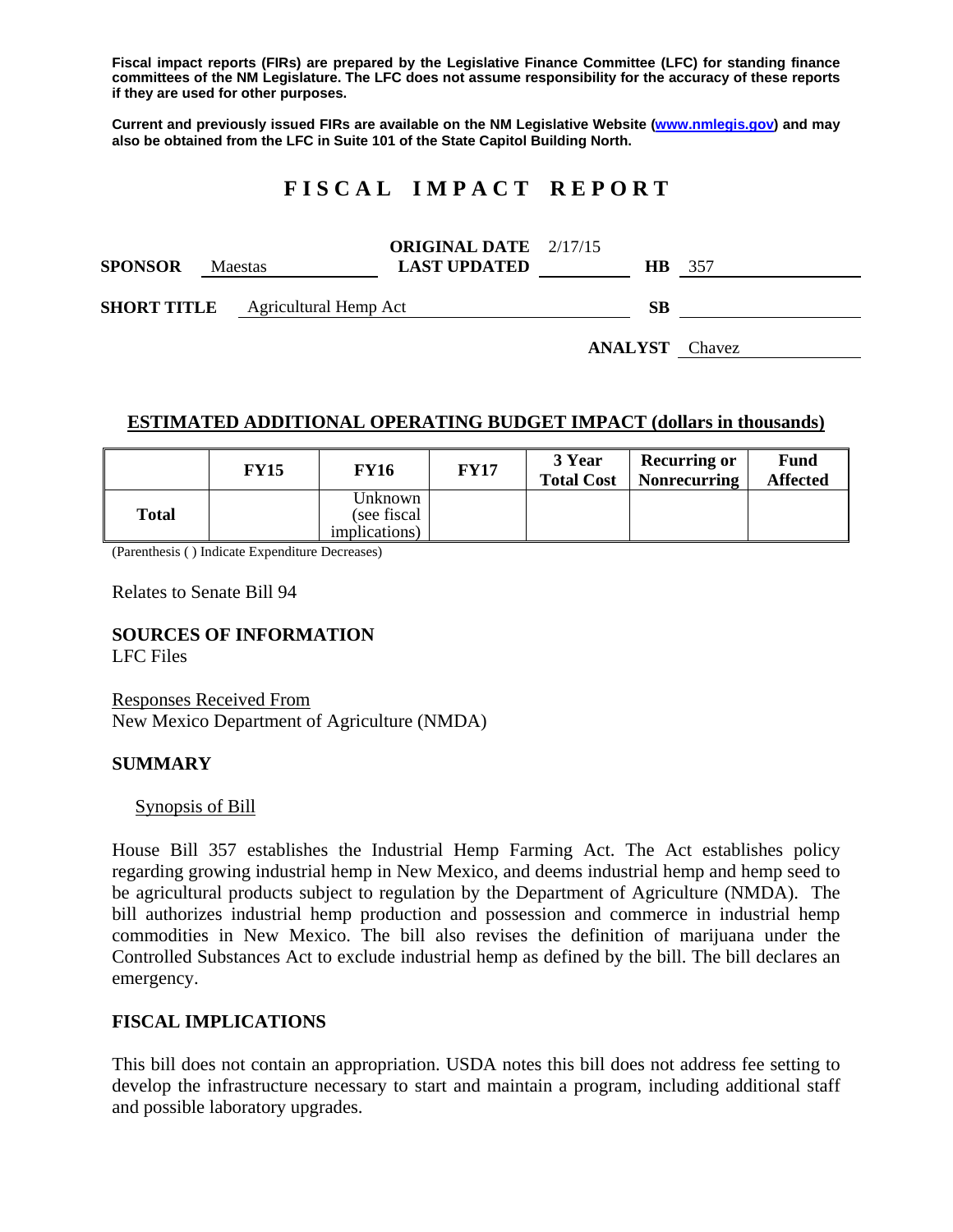# **SIGNIFICANT ISSUES**

The bill states that allowing industrial hemp production will provide farmers an opportunity to sell their products at a reasonable rate of return, and the possibilities of hemp as a food crop, fiber crop, and fuel crop. The bill adds that industrial hemp can play a useful role in crop rotation and as a drought-tolerant crop.

NMDA notes under the current U.S. drug policy, all cannabis varieties, including hemp, are considered Schedule I controlled substances under the Controlled Substances Act (CSA, 21 U.S.C. §§801 *et seq*.; Title 21 CFR Part 1308.11). Federal law is silent in regards to tetrahydrocannabinol (THC) levels. Industrial hemp as defined by the proposed act is by definition controlled and regulated by the United States (U.S.) Drug Enforcement Administration (DEA). The U.S. DEA would be responsible for providing federal permits to growers for the cultivation of hemp; but historically, has not done so except in rare cases for research plots, and not since 1999, even to those states since legalizing hemp production.

The 2014 Farm Bill does provide for hemp cultivation by an institution of higher education or a state department of agriculture if the growing of industrial hemp is allowed under the laws of that state, and it is grown for research purposed under a pilot or other research program which is defined to be:

- for the study of growth, cultivation, or marketing of hemp;
- conducted either by the institution of higher education of state department of agriculture;
- on sites which must be certified and registered with the state department of agriculture.

State departments of agriculture may promulgate rules for implementing a pilot program. The proposed act allows for hemp production in New Mexico beyond the intent of the hemp provision in the 2014 Farm Bill.

NMDA adds that as of September 2014, 19 states have a pilot or other research program for industrial hemp. Eight of those states have laws to allow the growth and marketing of industrial hemp.

NMDA notes the following issues for their agency:

The legislative intent as to the level and oversight for industrial hemp production which NMDA will need to undertake is unclear, as well as the authorities in terms of rule promulgation is unclear.

Section 4 of the bill states, "industrial hemp production and possession and commerce in industrial hemp commodities and products are authorized in New Mexico. Industrial hemp and agricultural hemp seed are deemed to be agricultural products that are subject to regulation by the department." It is unclear as to the intent and how NMDA would be expected to regulate possession and commerce of hemp commodities and especially products. Clarification of these duties is needed.

The act makes no provisions for the routine inspection of production or research locations by any state agency for the purpose of ensuring compliance with the act. If field